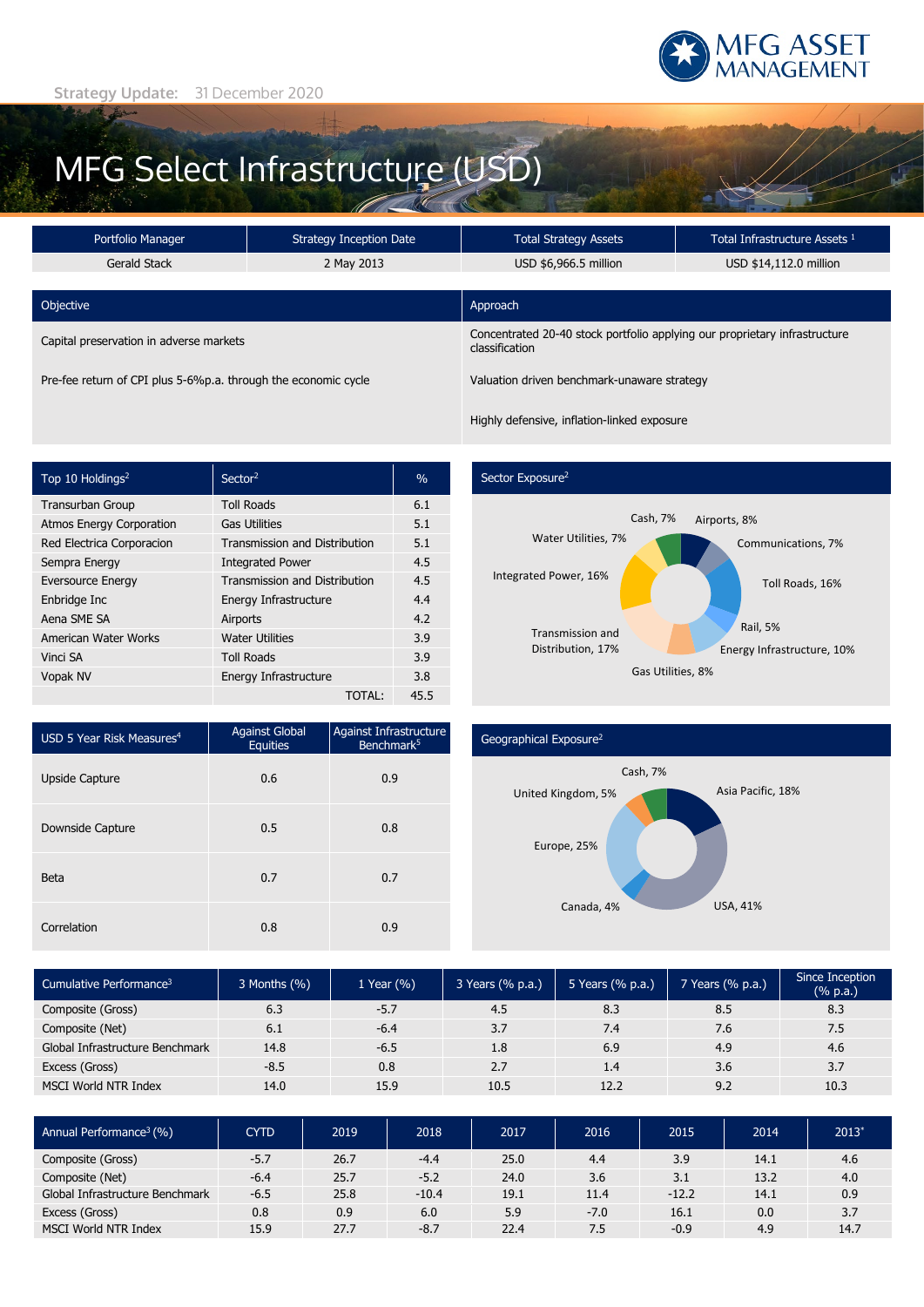## **Strategy Commentary**

The strategy recorded a positive return in the December quarter. Stocks that contributed the most included the investments in Aena of Spain and CSX Corp and Sempra Energy of the US. Aena, the world's largest airport operator, rose on hopes that a vaccine for the virus that causes the illness known as covid-19 would allow passenger traffic to start to recover towards pre-pandemic levels. CSX energy gained after the North American railroad company's thirdquarter result showed a strong recovery in volumes and the benefits of increased efficiency measures that have persisted even as volume has recovered, and the company announced an additional US\$5 billion buyback. Sempra Energy gained as third-quarter earnings beat expectations and after its SDG&E subsidiary was the only bidder for the San Diego 20-year franchise agreement.

Stocks that detracted included the investments in Koninklijke Vopak of the Netherlands, American Tower and Crown Castle International of the US. Koninklijke Vopak, which stores oil, gas and chemicals, fell as the oil market slipped into backwardation, reducing the demand for short-term storage, while American Tower and Crown Castle International, which own communication towers, declined as investors rotated to riskier sectors.

Index movements and stock contributors/detractors are based in local currency terms unless stated otherwise.

### **Stock Story: Aena**



Aena is the world's largest airport operator in terms of passenger traffic. The company earns that title by shuffling 275 million passengers through Spain's 46 airports and two heliports and another 18 million people through its 51% owned Luton in the UK, one of the 45 airports outside Spain in which Aena has a direct or indirect holding.

In February 2020, the year ahead was looking good enough for the majority-Spanish-government-owned company to raise its forecast for growth in passenger traffic for last year to 1.9% from 1.1% – not a spectacular increase but a reflection of the steady growth that essential services tend to enjoy as populations grow in size and wealth. Needless to say, Aena's prediction was upended when the coronavirus arrived in Europe.

Passenger numbers are key for airports because they are the key determinants of their two main sources of earnings (which, for Aena, amounted to 4.5 billion euros in 2019). The biggest source of income is from aeronautical revenue (64% of Aena's revenue in 2019). This comprises the income from flights, terminal space rentals, landing fees and other usage fees. The other main source of revenue for airport operators is non-aeronautical earnings, the term for the money people spend at shops within a terminal and for parking their cars

(29% of Aena's 2019 revenue). Basically, the more people fly, the more an airport operator earns. Thus, the income of airport operators was devastated when passenger numbers dived after European governments imposed restrictions on daily life and banned or restricted travel to combat infections.

The pandemic hit Spain hard so Aena's businesses suffered. Passenger numbers in March dropped by 59% from a year earlier. April's plunge was 99%, as was May's. The result for June was a dive of 96%, July's drop was 76% while August's decline came in at 70%, an improvement that reflected an easing of restrictions as infection rates declined.

Aena's stock naturally fell when the virus reached Europe as investors reassessed its earnings outlook and rating companies such as Moody's reviewed the ability of companies to repay debt. On March 31, for example, Moody's downgraded the debt rating on 11 European airport operators but only reduced the 'outlook' on Aena's 'A3' rating – which is a warning that Moody's might reduce the rating. From the end of 2019, Aena's stock fell as much as 48% by mid-March before ending 2020 only 17% lower overall for the year.

Another way to read that sentence is that Aena's stock ended the year 60% above its 2020 low. The gain was thanks to news in November that vaccines had been developed for the novel coronavirus, with the possibility that life could return to normal sooner. The optimism surrounding these vaccines even overcame concerns about the financial damage Europe's second wave of COVID-19 infections and related restrictions would herald. The UK in December became the first country to commence vaccinating its population. Expectations are high that, over 2021, vaccination campaigns can defeat the pandemic.

Aena is particularly well placed for a recovery compared with its listed airport peers. Not only does the company have a government-endorsed monopoly over air travel in Spain, but also, its mix of passenger traffic in terms of tilt towards domestic routes and purpose of travel makes it stand out.

We would expect domestic and regional traffic to come back first, followed by long-haul international travel. At Spanish airports, 91% of Aena's traffic in 2019 was domestic or EU travel. Aena also estimates that business travel represented only about 19% of total traffic in 2019 – well below that of other listed peers. This mix is especially important given potential structural shifts in the market that could arise from the pandemic – there is likely to be a quick rebound in leisure and personal travel but much slower revival in business flying.

Personal travel is likely to bounce back most quickly because people will be keen to see the friends and relatives they couldn't visit in 2020. Leisure travel is also likely to return to more pre-COVID-19 levels because, freed of lockdowns, people will look to get away on holiday; these would include many northern Europeans keen to escape their chilly countries by visiting sunny Spain. However, the recovery in business travel is expected to lag as the economic damage of the pandemic is likely to see businesses seek to reduce costs. Travel budgets will likely be one of the first areas to be cut, not least because the pandemic showed that Zoom, Microsoft